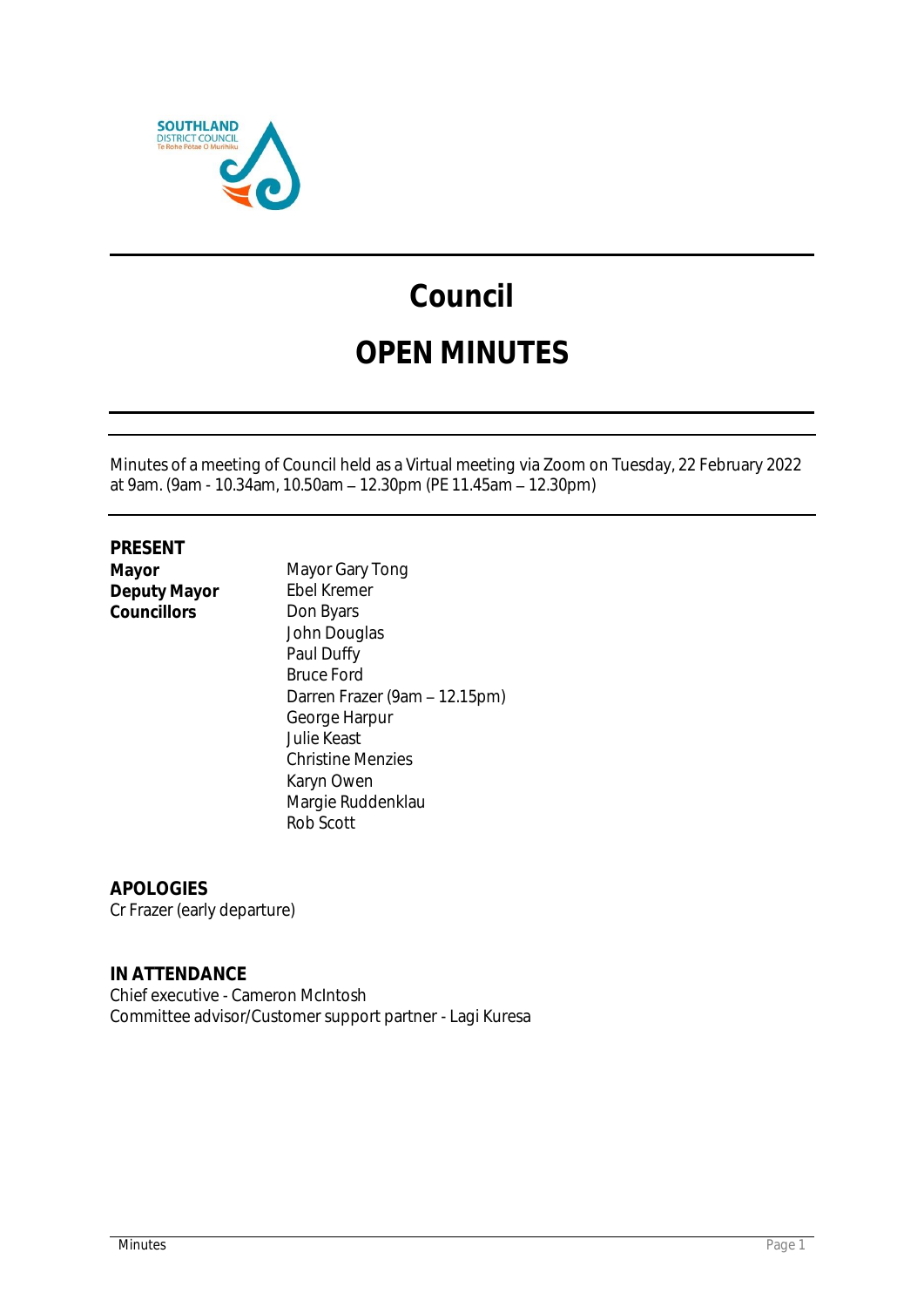**Council 22 February 2022**



**1 Apologies** 

There was an apology for an early departure from Cr Frazer.

Moved Cr Owen, seconded Cr Keast and **resolved:**

**That Council accept the apology.**

**2 Leave of absence** 

There were no requests for leave of absence.

**3 Conflict of Interest**

There were no conflicts of interest declared.

**4 Public Forum**

There was no public forum.

**5 Extraordinary/Urgent Items**

There were no Extraordinary/Urgent items.

**6 Confirmation of Council Minutes**

The minutes of the meeting of 25 January 2022 were not confirmed at the meeting.

#### **Reports - Policy and Strategy**

## **7.1 Draft Stewart Island/Rakiura visitor levy bylaw and policy - consultation Record No: R/22/2/2958** Senior policy analyst - Carrie Williams was in attendance for this item.

Ms Williams advised that the purpose of the report was to present the draft Stewart Island/Rakiura visitor levy policy, the draft Stewart Island/Rakiura visitor levy bylaw and an associated Statement of Proposal, for Council to endorse for consultation.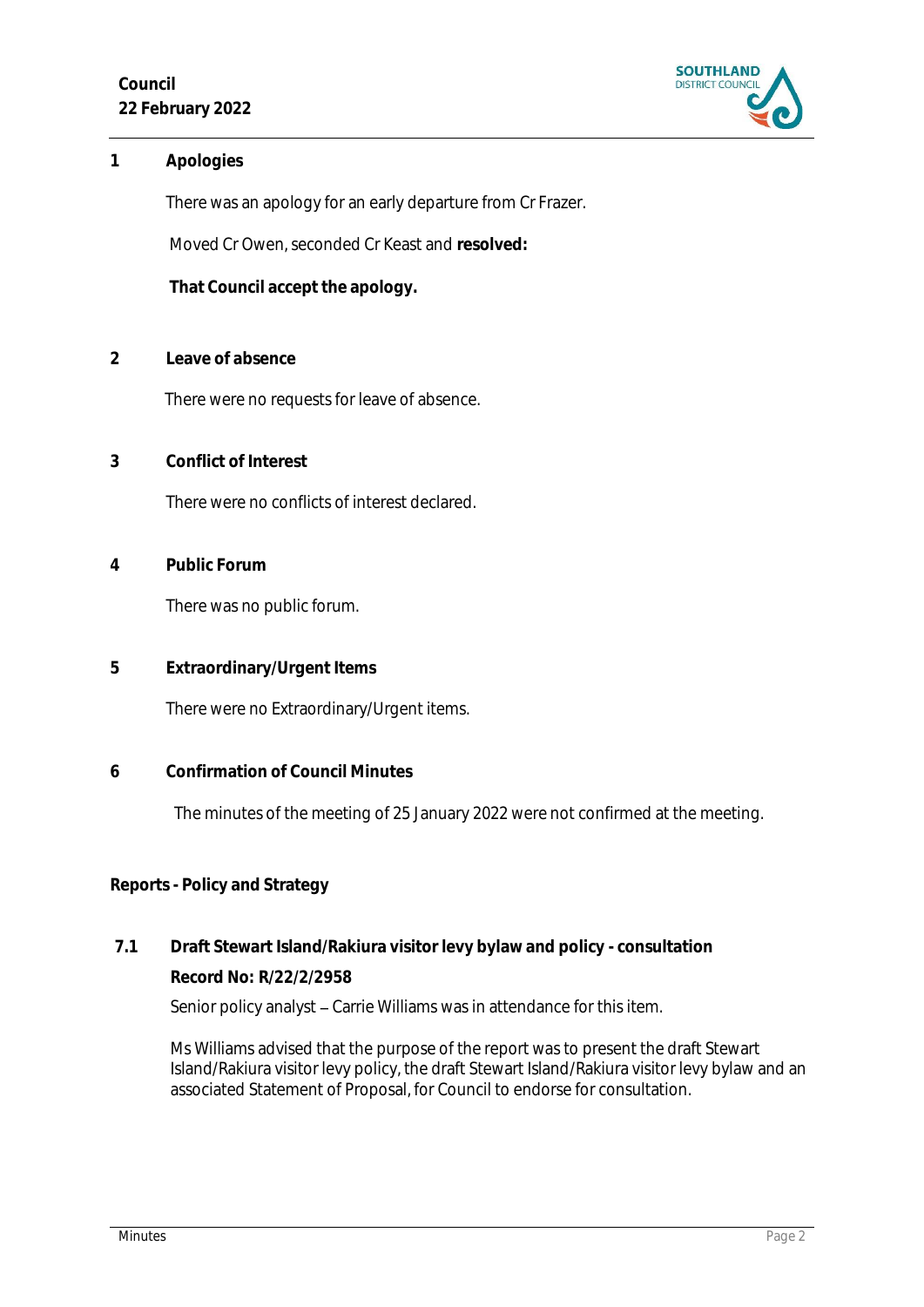

#### **Resolution**

Moved Cr Duffy, seconded Cr Owen **and resolved:**

- receives the report titled "Draft Stewart Island/Rakiura visitor levy bylaw and **a)** policy - **consultation" dated** 14 February 2022.
- **b) determines that this matter or decision be recognised as significant in terms of Section 76 of the Local Government Act 2002.**
- **c) determines that it has complied with the decision-making provisions of the Local Government Act 2002 to the extent necessary in relation to this decision; and in accordance with Section 79 of the act determines that it does not require further information, further assessment of options or further analysis of costs and benefits or advantages and disadvantages prior to making a decision on this matter.**
- **d) determines pursuant to section 155(1) of the Local Government Act 2002 that a bylaw is the most appropriate way of addressing the funding problems faced by Stewart Island/Rakiura.**
- **e) determines pursuant to section 155(2)(a) of the Local Government Act 2002 that the draft Stewart Island/Rakiura Visitor Levy Bylaw is the most appropriate form of bylaw.**
- **f) determines pursuant to section 155(2)(b) of the Local Government Act 2002, that the draft Stewart Island/Rakiura Visitor Levy Bylaw does not give rise to any implications under the New Zealand Bill of Rights Act 1990.**
- **g) endorses the recommendation from the Community and Strategy Committee that the amount of levy and revenue collected should be \$15.00 (including GST).**
- **h) endorses and releases the Statement of Proposal outlined in attachment A (that includes the draft Stewart Island/Rakiura Visitor Levy Bylaw and draft Stewart Island/Rakiura Visitor Levy Policy) for consultation in accordance with the Special Consultative Procedure outlined in sections 83, 86 and 87 of the Local Government Act 2002, from 8am 1 March to 5pm 1 April 2022.**
- **i) determines that it has followed the requirements of section 80 of the Local Government Act 2002 (which must be followed when making decisions inconsistent with policy), regarding the proposal to consult on an increase to the visitor levy quantum in accordance with the Special Consultative Procedure, but not via the Annual Plan process.**
- **j) endorses Council working with approved operators and levy funding recipients on an ongoing basis, to increase community and visitor understanding of the Stewart Island/Rakiura visitor levy.**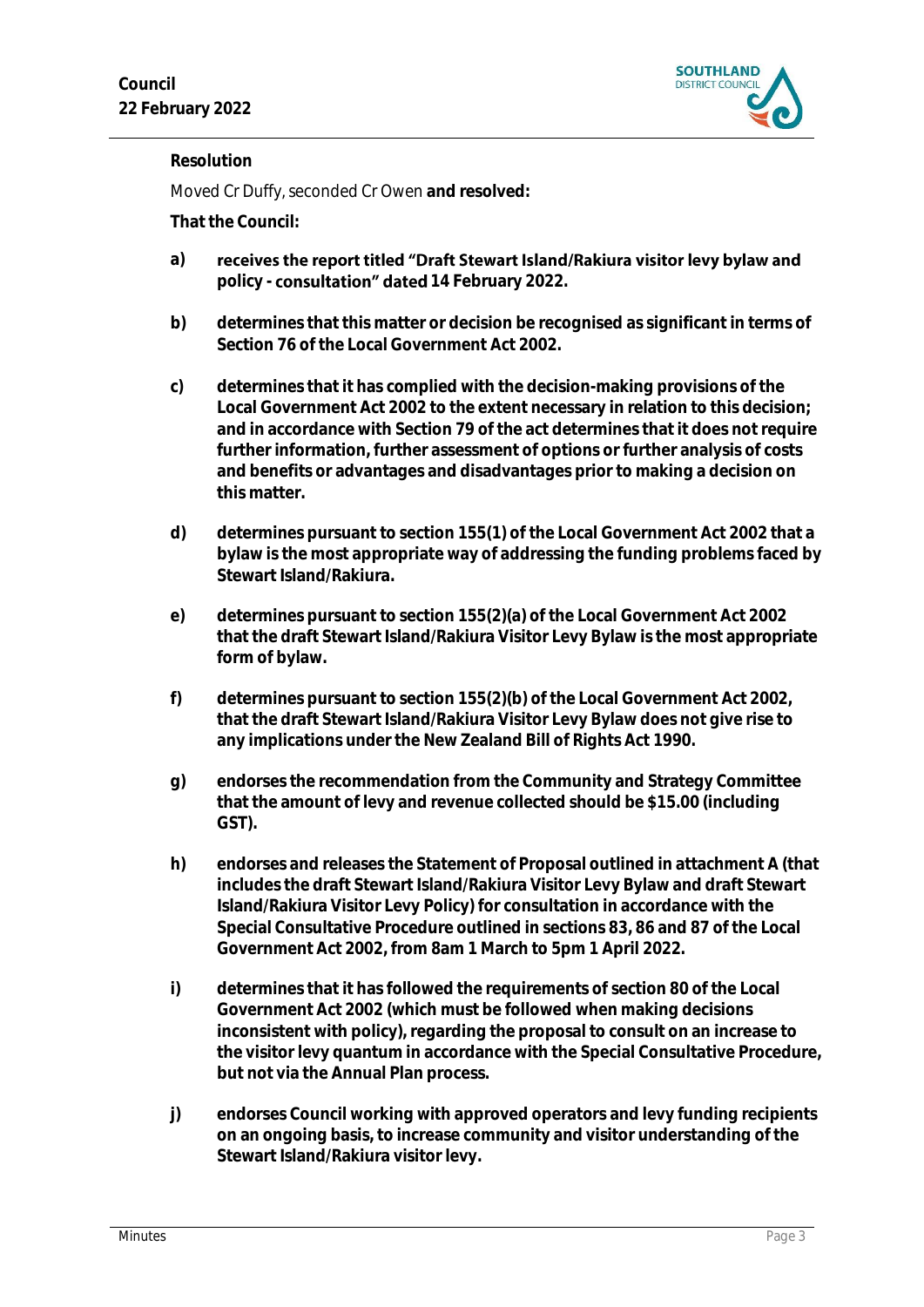

**7.2 Community Board requests for review of two Council bylaws outside scheduled review cycle**

**Record No: R/22/2/3439**

Strategy and policy manager – Michelle Fowler-Stevenson was in attendance for this item.

Mrs Fowler-Stevenson advised that the purpose of the report was to request that Council consider resolutions from the Stewart Island/Rakiura Community Board and the Fiordland Community Board that request that Council bring forward its review of the Roading bylaw and the Dog Control bylaw respectively.

#### **Resolution**

Moved Cr Frazer, seconded Cr Douglas **and resolved:**

**That the Council:**

- **a)** receives the report titled "Community Board requests for review of two Council **bylaws outside scheduled review cycle" dated** 17 February 2022.
- **b) determines that this matter or decision be recognised as not significant in terms of Section 76 of the Local Government Act 2002.**
- **c) determines that it has complied with the decision-making provisions of the Local Government Act 2002 to the extent necessary in relation to this decision; and in accordance with Section 79 of the act determines that it does not require further information, further assessment of options or further analysis of costs and benefits or advantages and disadvantages prior to making a decision on this matter.**
- **d) agree that the Roading bylaw review be brought forward to the end of 2022, with the intention of adoption of a revised bylaw by the end of 2023.**
- **e) agree to maintain the Dog Control bylaw schedule, so that formal review of this bylaw is in 2025, and to not undertake an amendment or review in 2022.**
- **7.3 South District Council Submission - Exposure Draft Natural and Built Environment Bill Record No: R/22/2/4105**

Resource management planner – Margaret Ferguson was in attendance for this item.

Ms Fergusson advised that the purpose of the report was for Council to approve the Southland District Council submission to the Resource Management Act Reform.

#### **Resolution**

Moved Cr Scott, seconded Cr Menzies **and resolved:**

**That the Council:**

a) **receives the report titled "Southland District Council Submission - Exposure Draft Natural and Built Environments Bill.**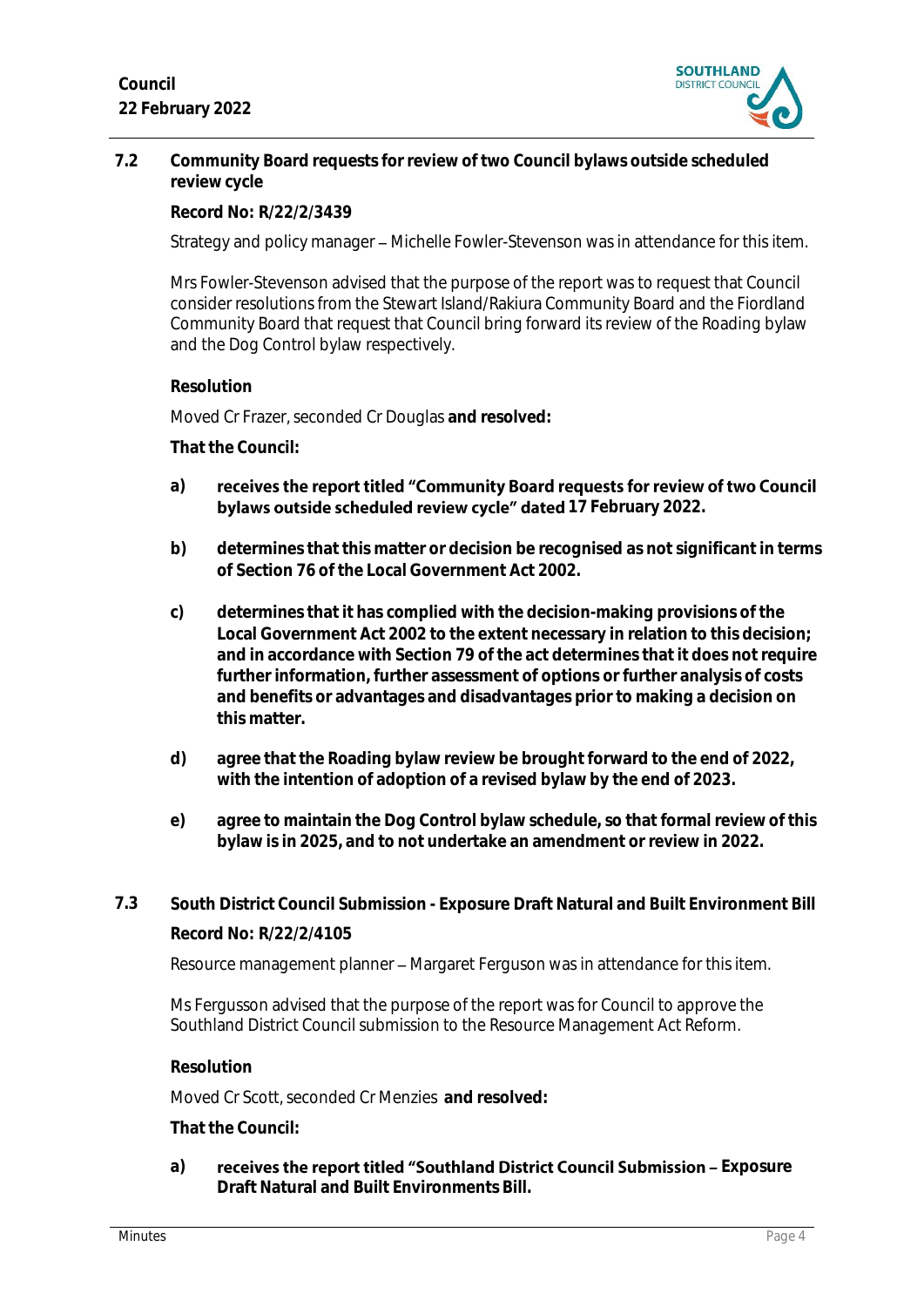

- **b) determines that this matter or decision be recognised as not significant in terms of Section 76 of the Local Government Act 2002.**
- **c) determines that it has complied with the decision-making provisions of the Local Government Act 2002 to the extent necessary in relation to this decision; and in accordance with Section 79 of the act determines that it does not require further information, further assessment of options or further analysis of costs and benefits or advantages and disadvantages prior to making a decision on this matter.**
- **d) agrees to give delegated authority to the General Manager of Infrastructure and Environmental Services to incorporate comments and feedback from Te Ao Marama into the attached submission.**
- **e) agrees to approve the submission on the exposure draft Natural and Built Environments Bill (attached as attachment A to the officers report).**
- **7.4 Draft significant forecasting assumptions for the 2022/2023 Annual Plan Record No: R/22/2/4337**

Corporate performance lead – Jason Domigan and Project Accountant – Emma Strong were in attendance for this item.

Mr Domigan advised that the purpose of the report was for the review and adoption the draft significant forecasting assumptions to be used to support the 2022/2023 Annual Plan, which will be adopted in June 2022.

#### **Resolution**

Moved Cr Douglas, seconded Cr Kremer **and resolved:**

- Receives the report titled "Draft significant forecasting assumptions for the **a)** 2022/2023 Annual Plan" dated 17 February 2022.
- **b) Determines that this matter or decision be recognised as not significant in terms of Section 76 of the Local Government Act 2002.**
- **c) Determines that it has complied with the decision-making provisions of the Local Government Act 2002 to the extent necessary in relation to this decision; and in accordance with Section 79 of the Act determines that it does not require further information, further assessment of options or further analysis of costs and benefits or advantages and disadvantages prior to making a decision on this matter.**
- **d) Adopt the significant forecasting assumptions from the Long Term Plan 2021-** 2031 (attachment A **of the officer's report**) including the proposed change **below:**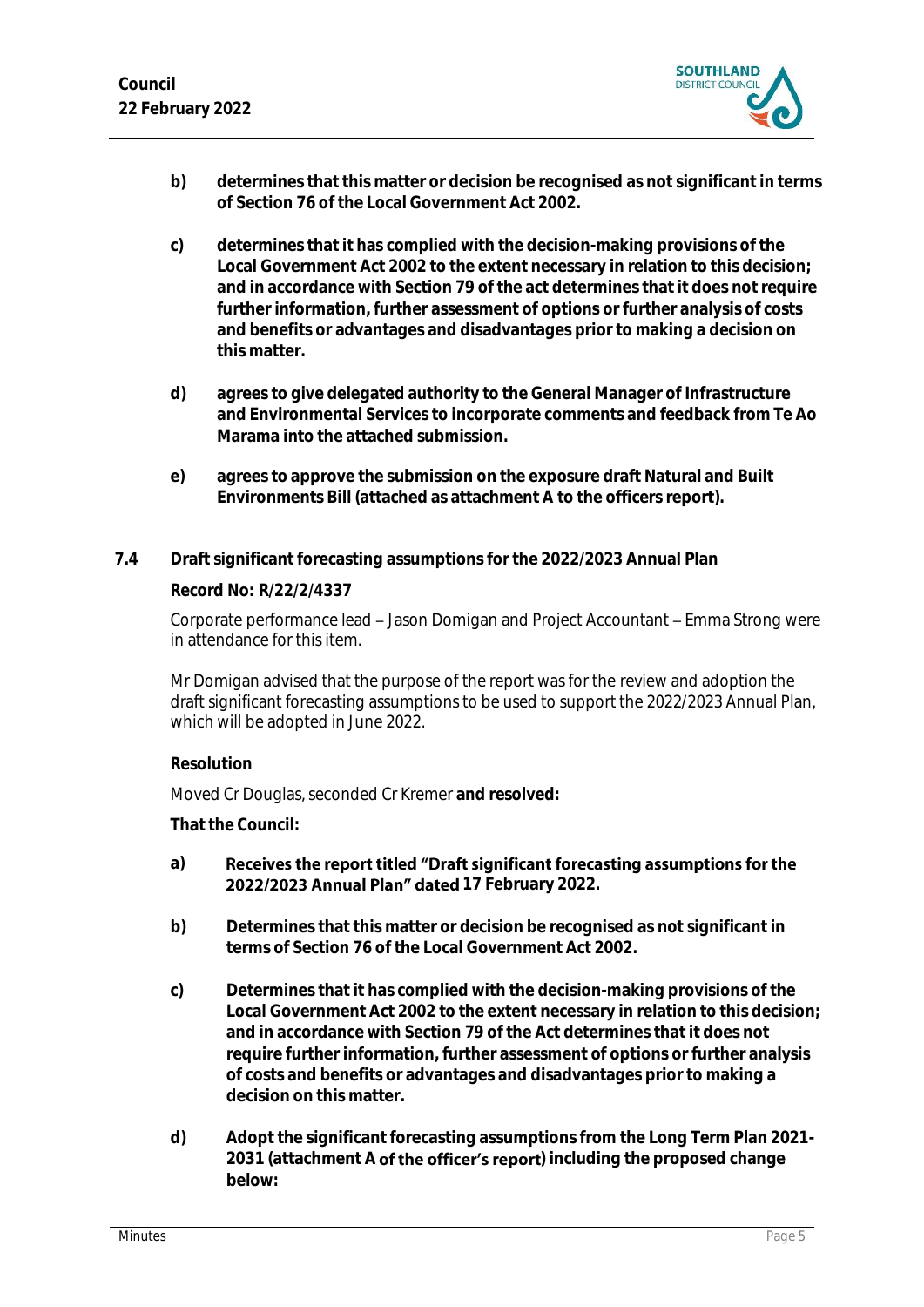

- **i) Increase the interest rates on borrowing from 2% to 3%.**
- **7.5 Three-yearly District revaluation**

**Record No: R/22/2/4465**

Finance development coordinator - Nicole Taylor was in attendance for this item.

Miss Taylor advised that the purpose of the report was to advise Council of the latest District valuation undertaken by Quotable Value Limited.

**Resolution**

Moved Mayor Tong, seconded Cr Ruddenklau **and resolved:**

**That the Council:**

a) **receives the report titled "Three-yearly District revaluation" dated 15 February 2022.**

**Reports - Operational Matters**

**8.1 Mokoreta Redan Centennial Memorial Hall - transfer of ownership**

**Record No: R/21/12/67027**

Property advisor - Theresa Cavanagh was in attendance for this item.

Ms Cavanagh advised that the purpose of the report was for Council approval to transfer ownership of the Mokoreta Redan Hall property from Council to the Mokoreta Redan Centennial Hall Society Incorporated.

Council noted that the Waihopai Toetoe Community Board at their meeting on 14 December 2021 recommended to Council that the ownership of the land and building associated with the Mokoreta Redan Hall (Lot 1 DP 5491 held in SL211/41) be transferred to the Mokoreta Redan Centennial Hall Society Incorporated for \$1.

**Resolution**

Moved Cr Menzies, seconded Cr Harpur **and resolved:**

- a) **receives the report titled "Mokoreta Redan Centennial Memorial Hall transfer** of ownership" dated 3 February 2022.
- **b) determines that this matter or decision be recognised as not significant in terms of Section 76 of the Local Government Act 2002.**
- **c) determines that it has complied with the decision-making provisions of the Local Government Act 2002 to the extent necessary in relation to this decision;**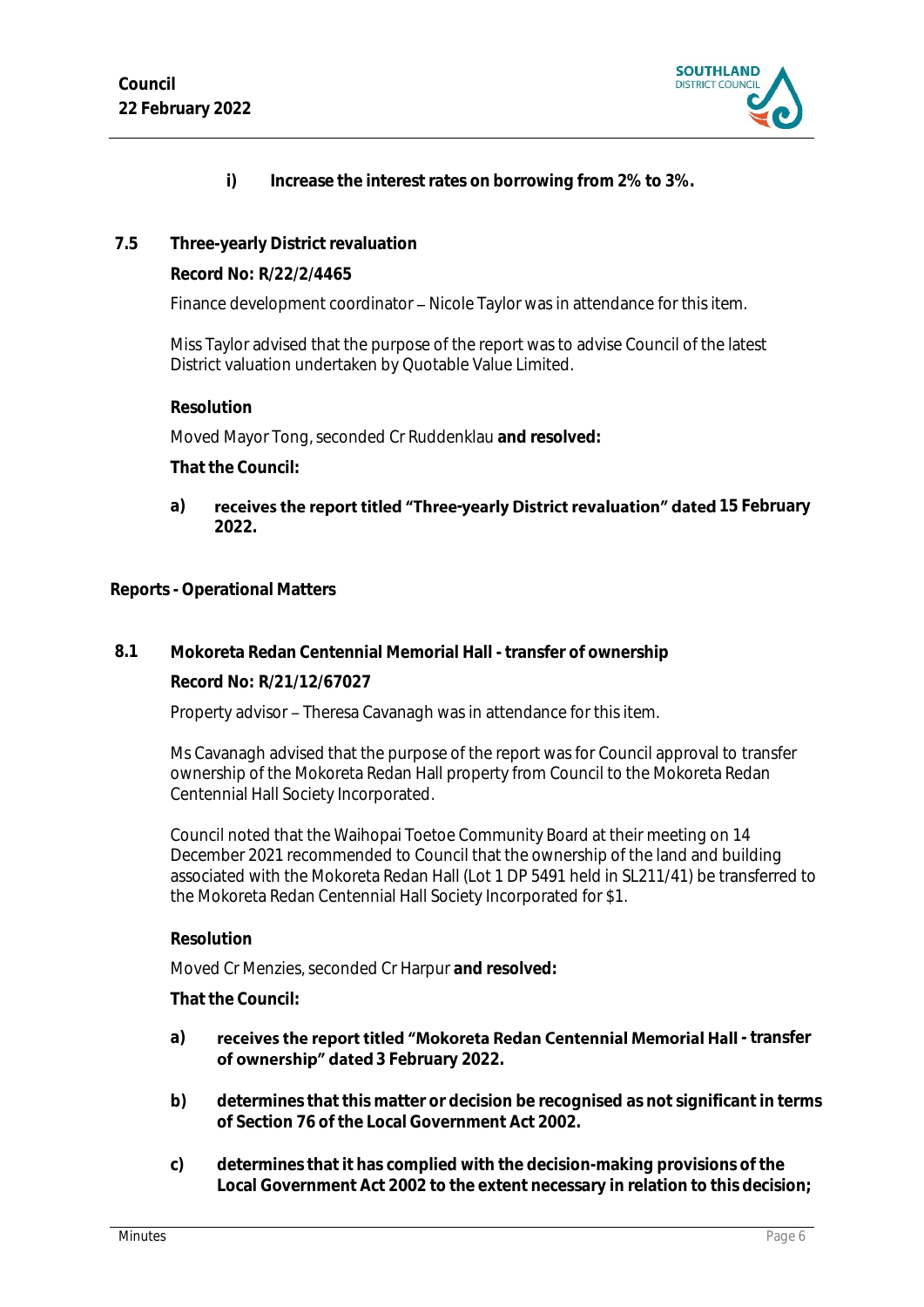

**and in accordance with Section 79 of the act determines that it does not require further information, further assessment of options or further analysis of costs and benefits or advantages and disadvantages prior to making a decision on this matter.**

- **d) Resolves to transfer the Mokoreta Hall property, being Lot 1 DP 5491 held in SL211/41, to the Mokoreta Redan Centennial Hall Society Incorporated for \$1.**
- **e) Agrees that the chief executive be given delegated authority to enter into an Agreement for Sale and Purchase with Mokoreta Redan Centennial Hall Society Incorporated.**
- **8.2 Management report**

**Record No: R/22/1/119**

Chief executive – Cameron McIntosh was in attendance for this item.

**Resolution**

Moved Mayor Tong, seconded Cr Menzies **and resolved:**

**That Council:**

a) **Receives the report titled "Management report" dated 17 February 2022.** 

(The meeting adjourned for morning tea at 10.34am and resumed at 10.50am.)

**8.3 Closure of Fortrose hall and declaring the building to be surplus to requirements and to be disposed of by way of removal or demolition**

**Record No: R/22/1/2503**

Property services manager - Kevin McNaught was in attendance for this item.

Mr McNaught advised that the purpose of the report was for the meeting to consider the community request to close the Fortrose hall and for the building to be disposed of by either removal or demolition.

**Resolution**

Moved Cr Duffy, seconded Cr Kremer **and resolved:**

- **a)** receives the report titled "Closure of Fortrose hall and declaring the building to **be surplus to requirements and to be disposed of by way of removal or**  demolition" dated 4 February 2022.
- **b) determines that this matter or decision be recognised as not significant in terms of Section 76 of the Local Government Act 2002.**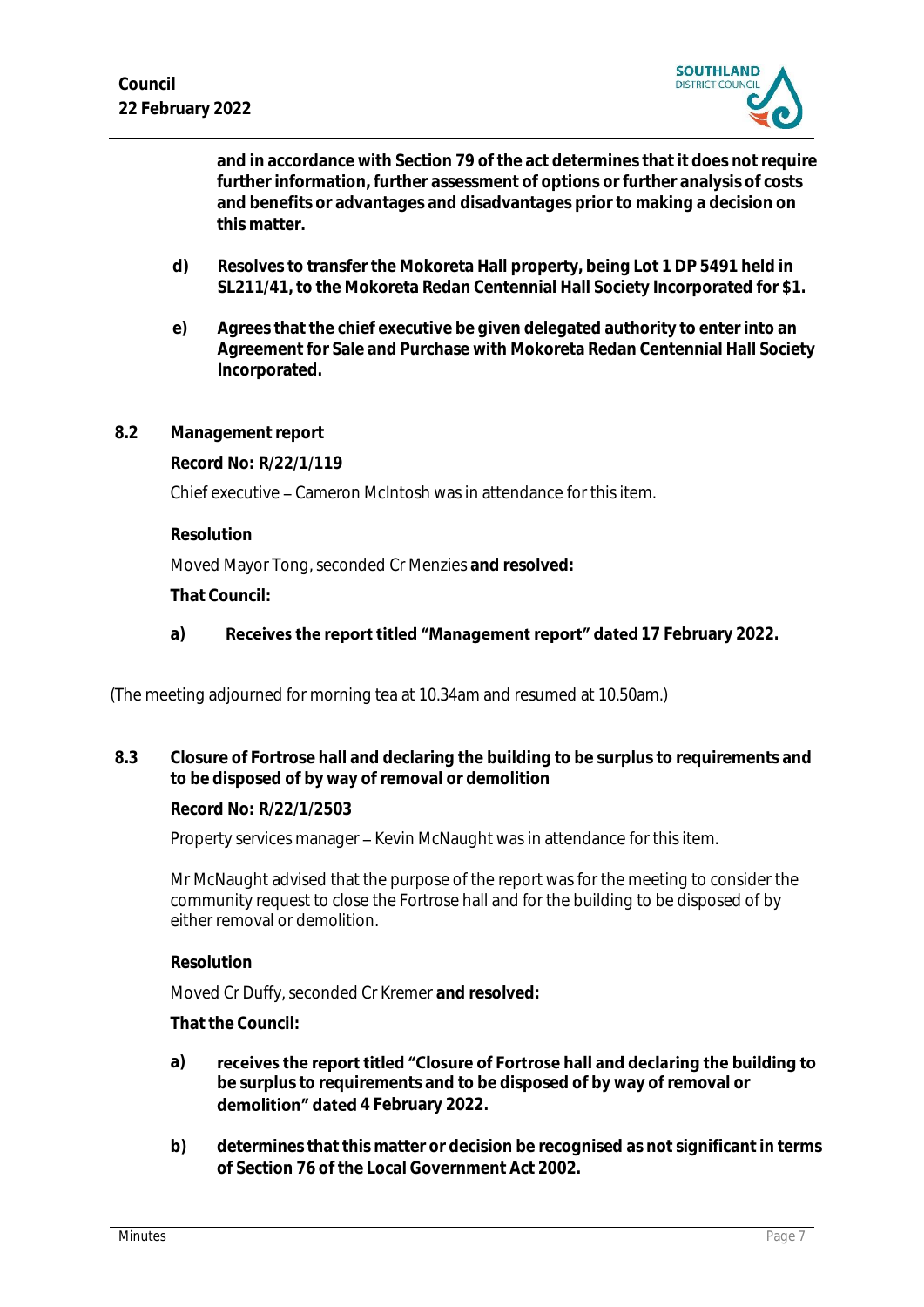**Council 22 February 2022**



- **c) determines that it has complied with the decision-making provisions of the Local Government Act 2002 to the extent necessary in relation to this decision; and in accordance with Section 79 of the act determines that it does not require further information, further assessment of options or further analysis of costs and benefits or advantages and disadvantages prior to making a decision on this matter.**
- **d) agrees that the Fortrose Hall be closed for public use at a date decided by the Group Manager programme delivery**
- **e) determines that the Fortrose hall building is surplus to requirements and is to be disposed of by way of removal or demolition and that the Chief Executive be delegated authority to determine the method and price as well as enter into the relevant agreements or contracts.**
- **f) determines that any future development plans for the site by Council only be finalised after consulting with the Fortrose community.**
- **8.4 Financial Report for the period to 31 December 2021**

**Record No: R/22/2/3317**

Financial Accountant – Sheree Marrah was in attendance for this item.

Miss Lepper advised that the purpose of the report was to provide Council with an overview of the financial results for the six months to 31 December 2021 by the seven activity groups of Council, as well as the financial position, and the statement of cash flows as at 31 December 2021.

Council noted that a key point in the report was that at 31 December 2021, Council was in breach of its Investment and Liability Management Policy. This policy requires that Council can invest no more than \$10 million with one bank. At 31 December 2021 Council had \$12.5 million invested/on call with BNZ.

As a result of the policy requirements, officers had brought the breach to the attention of Council.

**Resolution**

Moved Mayor Tong, seconded Cr Frazer **and resolved:**

- **a)** Receives the report titled "Financial Report for the period to 31 December **2021" dated** 16 February 2022.
- **b) Notes and accepts the risks associated with the breach of the investment and liability management policy.**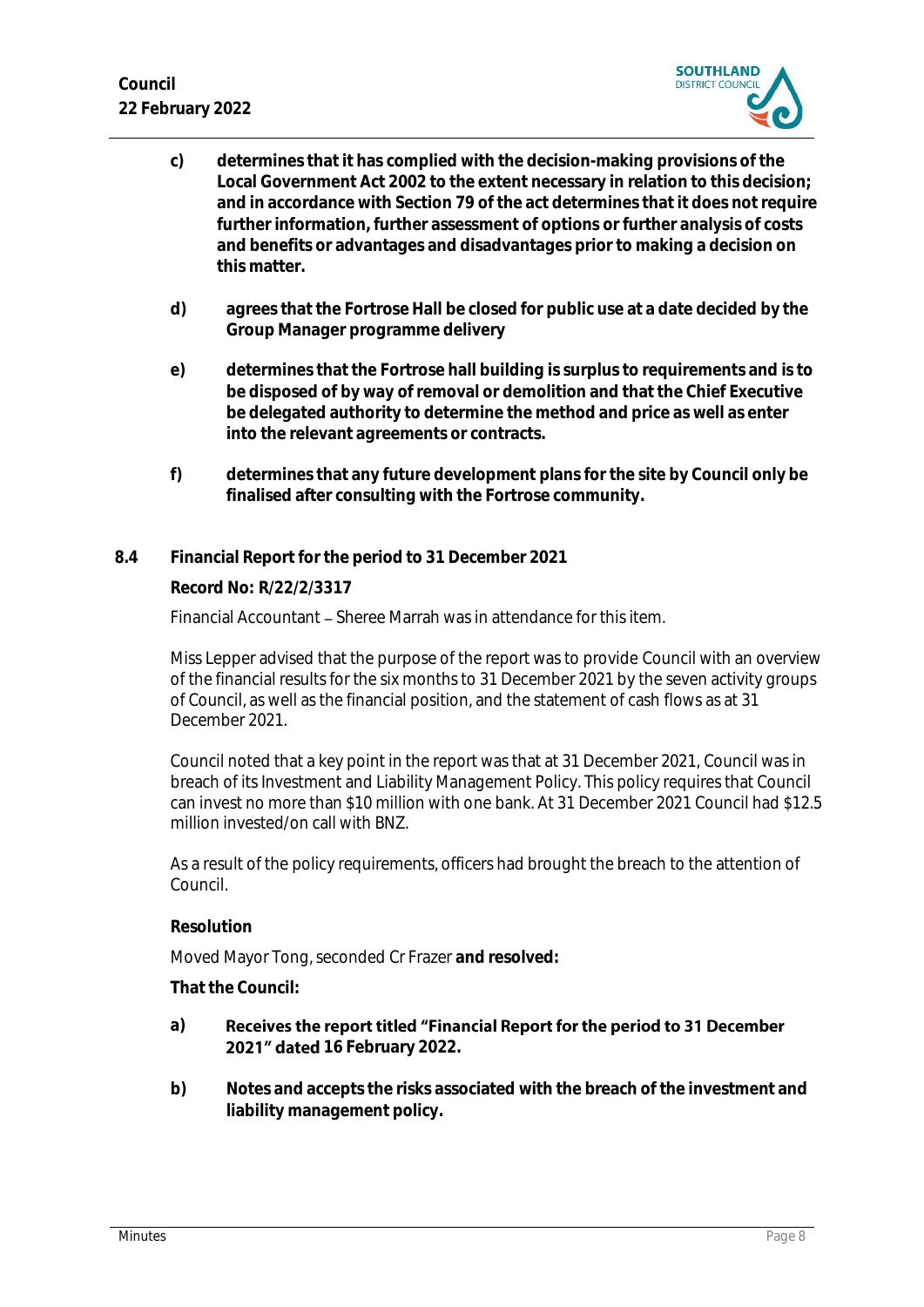

### **8.5 Building solutions team - unbudgeted expenditure request**

**Record No: R/22/2/4788**

Manager building solutions - Julie Conradi was in attendance for this item.

Mrs Conradi advised that the purpose of the report was to ensure that sufficient capacity is available in the building solutions team to continue delivering a legislative compliant level of service into the future and respond to increasing consenting volumes and the intention to continue as planned with an incremental fee increase of 5% for the financial year 2022/2023 period to further align fees with the cost of doing business and reduce reliance on Council to subsidise these costs.

Council noted that staff are asking for unbudgeted expenditure rather than seeking approval through the 2022/2023 Annual Plan so that recruitment processes can commence sooner rather than having to wait for the Annual Plan approval in June 2022. If recruitment is successful, any additional salary costs up until 30 June 2022 can be met from existing budget underspends as a result of vacancies and recruitment timing.

#### **Resolution**

Moved Cr Duffy, seconded Cr Kremer **recommendations a to f and a new g (as indicated) and resolved:**

**That the Council:**

- a) **receives the report titled "Building solutions team** unbudgeted expenditure **request"** dated 17 February 2022.
- **b) determines that this matter or decision be recognised as not significant in terms of Section 76 of the Local Government Act 2002.**
- **c) determines that it has complied with the decision-making provisions of the Local Government Act 2002 to the extent necessary in relation to this decision; and in accordance with Section 79 of the act determines that it does not require further information, further assessment of options or further analysis of costs and benefits or advantages and disadvantages prior to making a decision on this matter.**
- **d) Notes the intent to increase fees by 5% through the 2022/2023 Annual Plan process to better align fees with the cost of doing business.**
- **e) Approves unbudgeted expenditure of \$375,000 for the 2022/2023 financial year to be funded by increased fee revenue \$181,162, increase in rates funding \$75,000 and an increase in use of the district ops reserve \$118,838.**
- **f) Requests staff incorporate the approved unbudgeted expenditure in resolution (e) into the 2022/2023 Annual Plan.**

#### new(g) requests that management provide detailed quarterly financial information **on unbudgeted expenses for future rates.**